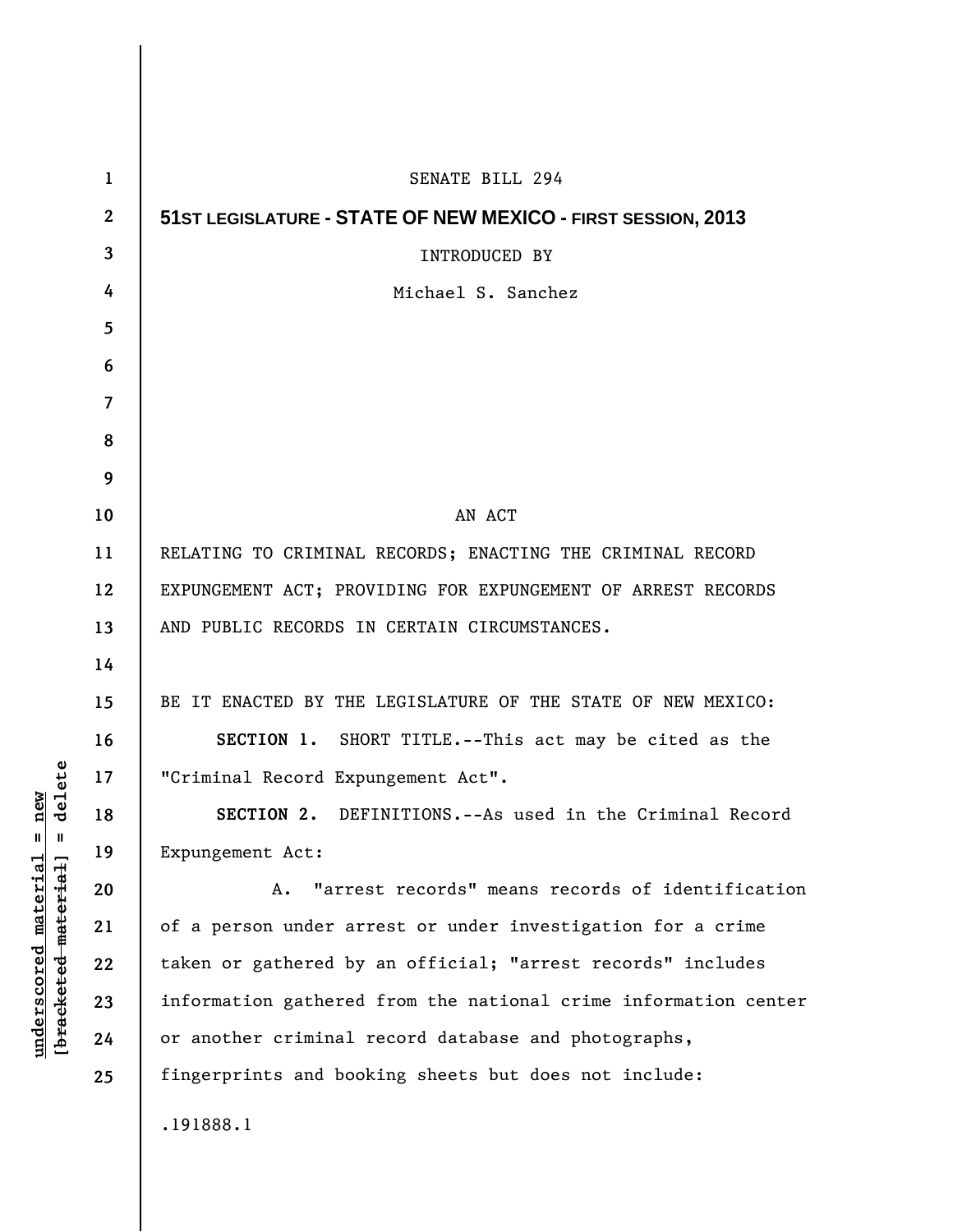**1 2 3 4 5 6 7 8 9 10 11 12 13 14 15 16 17 18 19 20 21 22 23 24 25**  (1) driving while intoxicated citations maintained by the taxation and revenue department; (2) computer-aided dispatch information; or (3) log books relating to breath alcohol testing equipment; B. "expunge" means to remove from access to the general public a notation of an arrest, complaint, indictment, information, proceeding, plea, conviction, acquittal, reversal, dismissal or discharge, including information posted on a publicly accessible court, corrections or law enforcement web site; and C. "public records" means documentation relating to a person's arrest, complaint, indictment, information, proceeding, plea, conviction, acquittal, reversal, dismissal or discharge, including information posted on a court, corrections or law enforcement web site; but "public records" does not include: (1) arrest record information that: (a) reveals confidential sources, methods, information or individuals accused but not charged with a crime and that is maintained by the state or any of its political subdivisions pertaining to any person charged with the commission of any crime; or (b) is confidential and unlawful to disseminate or reveal, except as provided in the Arrest Record .191888.1  $- 2 -$ 

 $\frac{1}{2}$  intereted material = delete **[bracketed material] = delete**  $underscored material = new$ **underscored material = new**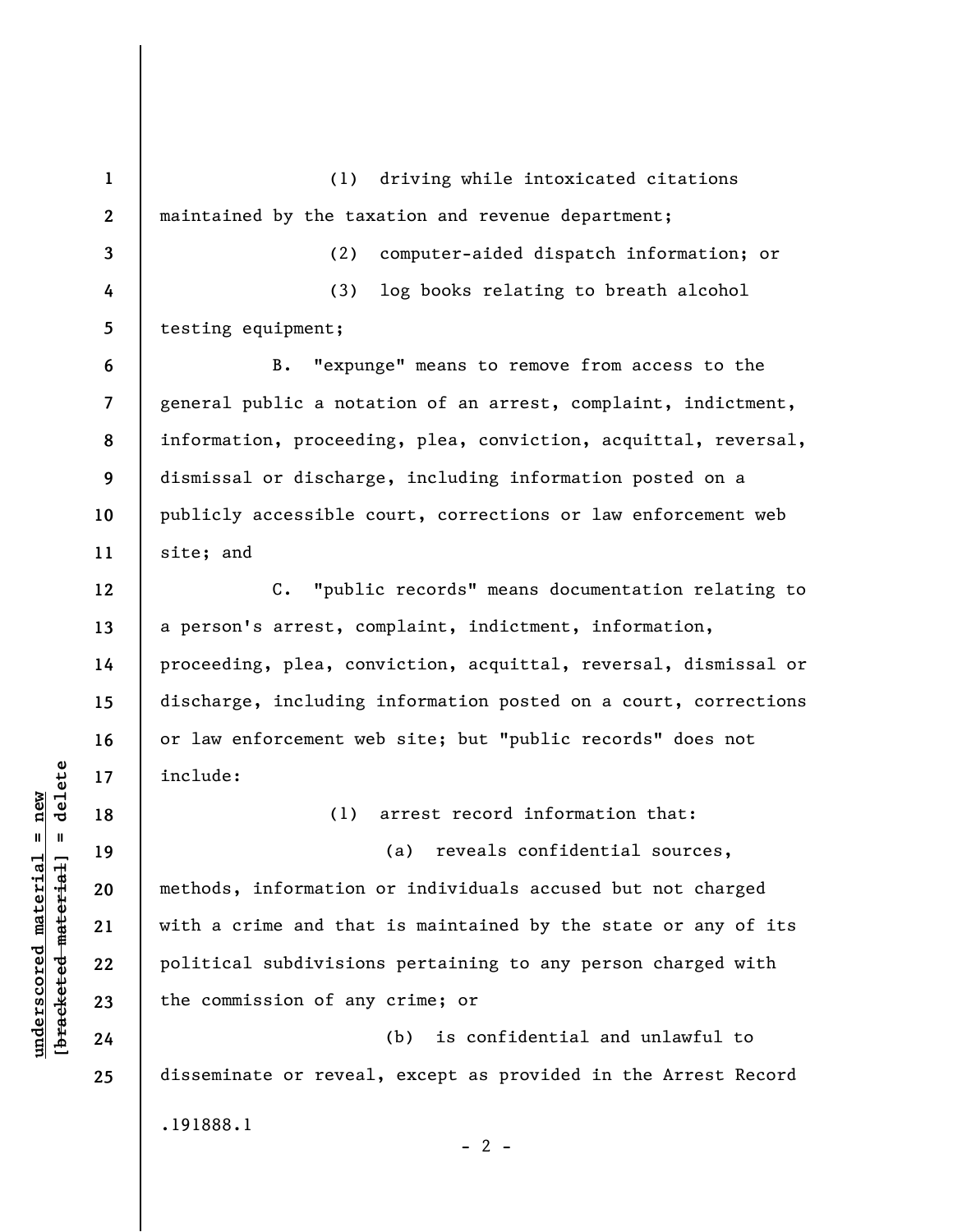**1**  Information Act or other law;

**2 3 4 5**  (2) the file of a district attorney or attorney general maintained as a confidential record for law enforcement purposes and not open for inspection by members of the public;

(3) a record maintained by the children, youth and families department, the human services department or the public education department when that record is confidential under state or federal law and is required to be maintained by state or federal law for audit or other purposes; or

**11 12**  (4) a record received pursuant to a background check as authorized by law.

**SECTION 3.** EXPUNGEMENT OF RECORDS DUE TO IDENTITY THEFT OR WRONGFUL ARREST, INDICTMENT OR CHARGE.--

A. A person who is a victim of identity theft or is wrongfully arrested, indicted or charged for any crime may petition the district court for an order to expunge arrest records and public records.

B. After a hearing on the petition and upon a showing that the person is a victim of identity theft or was wrongfully arrested, indicted or charged, the court shall issue an order within thirty days of the hearing requiring that all arrest records and public records be expunged.

C. The court shall cause a copy of the order to be delivered to all relevant law enforcement agencies and courts. .191888.1  $-3 -$ 

 $\frac{1}{2}$  intereted material = delete **[bracketed material] = delete**  $underscored material = new$ **underscored material = new**

**6** 

**7** 

**8** 

**9** 

**10** 

**13** 

**14** 

**15** 

**16** 

**17** 

**18** 

**19** 

**20** 

**21** 

**22** 

**23** 

**24** 

**25**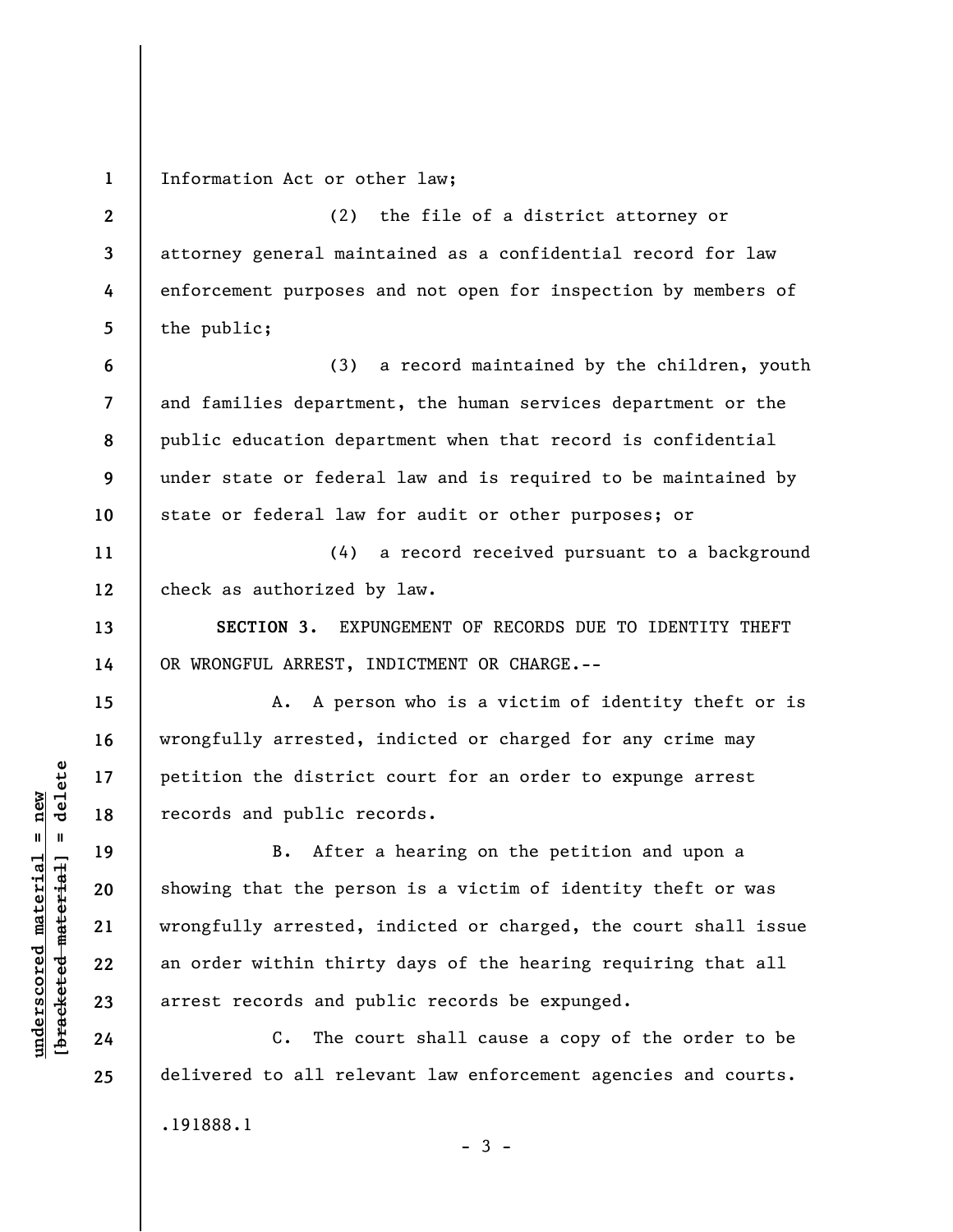The order shall prohibit all relevant law enforcement agencies and courts from releasing copies of such records to any person, except upon order of the court.

**SECTION 4.** EXPUNGEMENT OF RECORDS AFTER RELEASE WITHOUT CONVICTION.--

A. A person released without conviction for a violation of a municipal ordinance, misdemeanor or felony may petition the district court for an order to expunge arrest records and public records one year after dismissal or release.

B. After a hearing on the petition, the court shall issue an order within thirty days of the hearing requiring that all arrest records and public records be expunged if it finds that no other charge or proceeding is pending against the person and if the person was released without a conviction, including:

**16** 

**1** 

**2** 

**3** 

**4** 

**5** 

**6** 

**7** 

**8** 

**9** 

**10** 

**11** 

**12** 

**13** 

**14** 

**15** 

**17** 

**18** 

**19** 

**20** 

**21** 

**22** 

**23** 

**24** 

**25** 

(1) an acquittal or finding of not guilty;

(2) a nolle prosequi, a no bill or a dismissal other than a dismissal pursuant to Section 31-20-9 NMSA 1978;

(3) successful completion of a pre-prosecution diversion program; or

(4) the proceedings were otherwise discharged. C. The court shall cause a copy of the order to be delivered to all relevant law enforcement agencies and courts. The order shall prohibit all relevant law enforcement agencies and courts from releasing copies of such records to any person, .191888.1

- 4 -

 $\frac{1}{2}$  of  $\frac{1}{2}$  and  $\frac{1}{2}$  and  $\frac{1}{2}$  and  $\frac{1}{2}$  and  $\frac{1}{2}$  and  $\frac{1}{2}$  and  $\frac{1}{2}$  and  $\frac{1}{2}$  and  $\frac{1}{2}$  and  $\frac{1}{2}$  and  $\frac{1}{2}$  and  $\frac{1}{2}$  and  $\frac{1}{2}$  and  $\frac{1}{2}$  and  $\frac{1}{2}$  an **[bracketed material] = delete**  $underscored material = new$ **underscored material = new**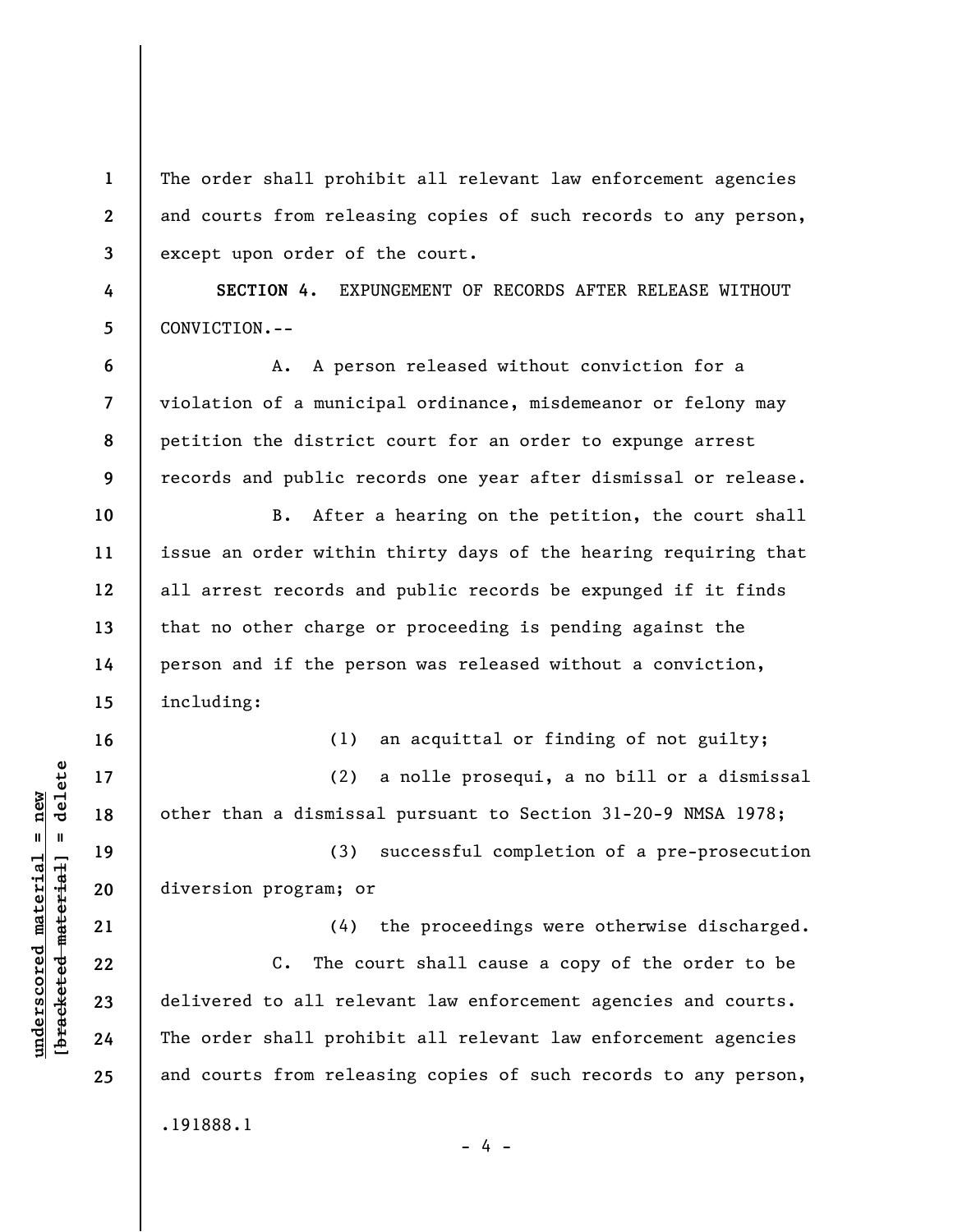**1**  except upon order of the court.

**2** 

**3** 

**4** 

**5** 

**6** 

**7** 

**8** 

**9** 

**10** 

**11** 

**12** 

**13** 

**14** 

**15** 

**16** 

**17** 

**18** 

**19** 

**20** 

**21** 

**22** 

**23** 

**24** 

**25** 

**SECTION 5.** EXPUNGEMENT OF RECORDS AFTER CONVICTION.--

A. A person who has been convicted of one or more misdemeanors or violations of a municipal ordinance arising out of one incident and who has had no other convictions after completion of the sentence may petition the district court within the time periods provided in this section for an order to expunge arrest records and public records.

B. After a hearing on the petition, the court shall issue an order within thirty days of the hearing requiring that arrest records and public records be expunged if it finds that no other charge or proceeding is pending against the person, that justice will be served by an order to expunge and that:

(1) no other charge or proceeding has occurred for a period of five years if the conviction was for a misdemeanor; or

(2) no other charge or proceeding has occurred for a period of ten years if the conviction was for an offense involving domestic violence or abuse.

C. The court shall cause a copy of the order to be delivered to all relevant law enforcement agencies and courts. The order shall prohibit all relevant law enforcement agencies and courts from releasing copies of such records to the general public, except upon order of the court.

D. The time for calculating eligibility for

.191888.1

 $\frac{1}{2}$  of  $\frac{1}{2}$  and  $\frac{1}{2}$  and  $\frac{1}{2}$  and  $\frac{1}{2}$  and  $\frac{1}{2}$  and  $\frac{1}{2}$  and  $\frac{1}{2}$  and  $\frac{1}{2}$  and  $\frac{1}{2}$  and  $\frac{1}{2}$  and  $\frac{1}{2}$  and  $\frac{1}{2}$  and  $\frac{1}{2}$  and  $\frac{1}{2}$  and  $\frac{1}{2}$  an **[bracketed material] = delete**  $underscored material = new$ **underscored material = new**